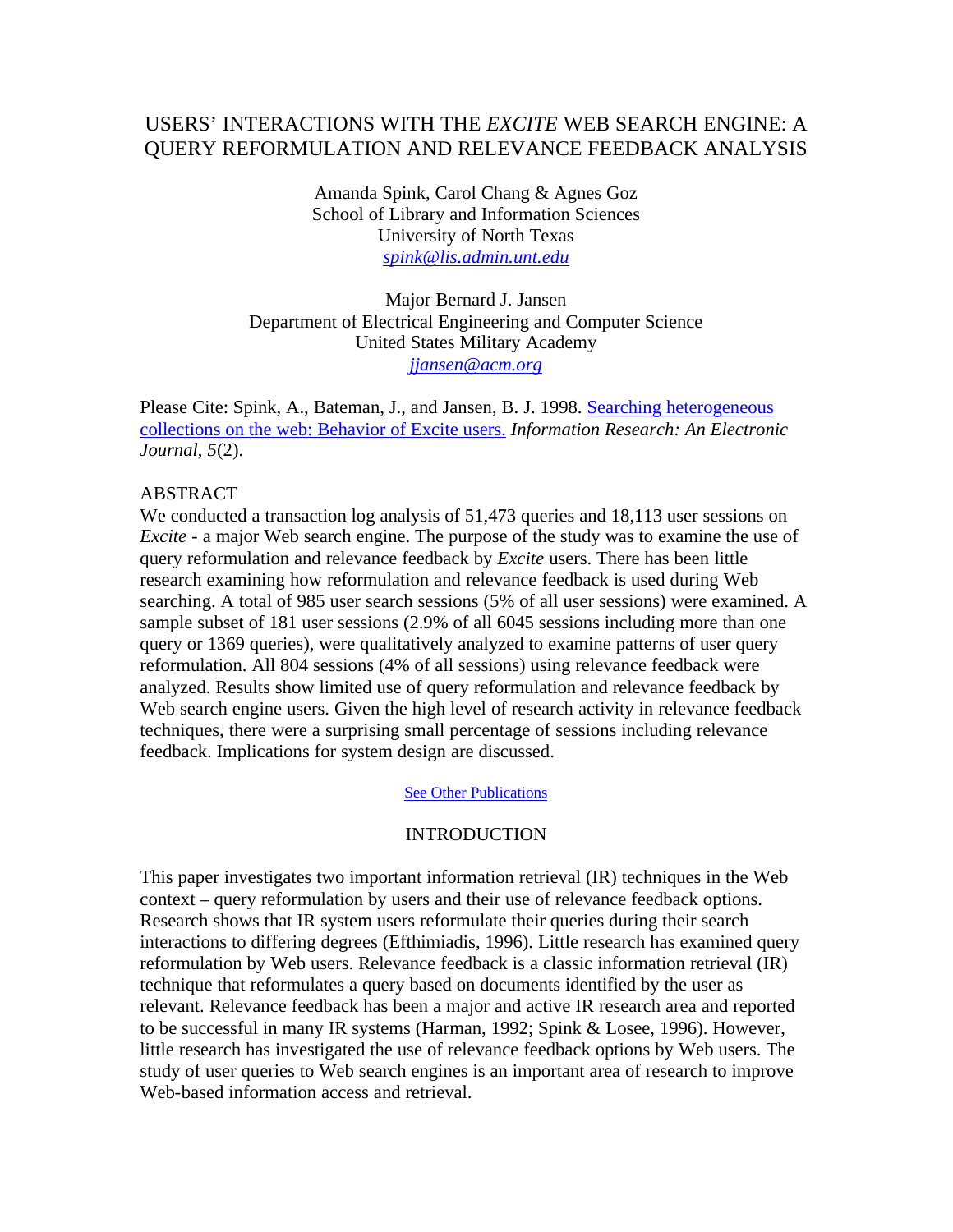The next section of the paper briefly discusses the related Web studies.

## Related Web Studies

A growing body of research is investigating many aspects of users' interactions with the Web. User oriented Web research generally includes experimental and comparative studies, user surveys, and user traffic studies. Experimental and comparative studies show little overlap in the results retrieved by different search engines based on the same queries (Ding & Marchionini, 1996, Lawrence & Giles, 1998). Many differences in search engine features and performance (Chu & Rosenthal, 1996) and users' Web searching behavior (Tomaiuolo & Packer, 1996) have been identified. A growing number of studies are comparing novice and expert Web searchers and some studies found regular patterns in Web users surfing behavior (Huberman, Pirolli, Pitkrow & Lukose, 1998). Many surveys of Web users have been conducted, either library based (Tillotson, Cherry & Clinton, 1995) or distributed via newsgroups. Pitknow and Kehoe (1996) found major shifts in the characteristics of Web users over four surveys, including a growing diversity of Web users based on age, gender, and access through both the office and home computers. Hoffman and Novak (1998) found that white and African Americans use the Web differently. Whites were twice as likely to use the Web and have a computer in their home than African Americans. The Spink, Bateman and Jansen (1999) survey of *Excite* users shows many users perform successive searches of the Web on the same topic. However, few studies have examined the users' interactions with the Web or their use of query reformulation and relevance feedback.

The next section of the paper lists the specific research questions addressed in the study.

# RESEARCH QUESTIONS

The aim of our study of *Excite* user queries was to identify the:

- 1. Frequency and patterns of user query reformulation.
- 2. Use of relevance feedback.
- 3. Difference between relevance feedback users and the overall population of *Excite*  users in term of searching characteristics?

The next section of the paper outlines the background on the *Excite* data corpus.

## RESEARCH DESIGN

## *Excite* Data Corpus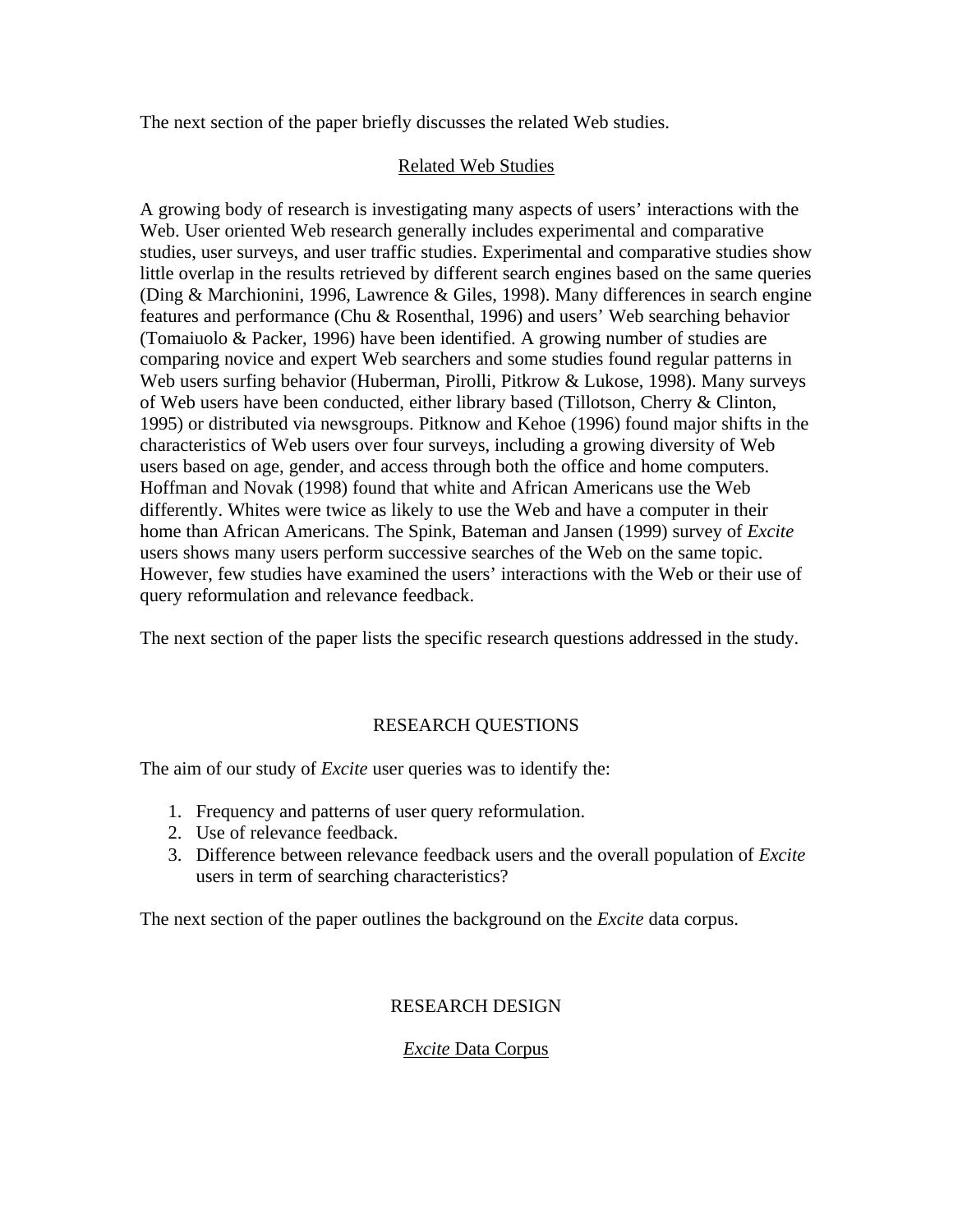Founded in 1994, *Excite, Inc.* is a major Internet media public company that offers free Web searching and a variety of other services. The company and its services are described at its Web site, thus not repeated here. Only the search capabilities relevant to our study are summarized. *Excite* searches are based on the exact terms that a user enters in the query, however, capitalization is disregarded, with the exception of logical commands AND, OR, and AND NOT. Stemming is not available. An online thesaurus and concept linking method called Intelligent Concept Extraction (ICE) is used, to find related terms in addition to terms entered. Search results are provided in a ranked relevance order. A number of advanced search features are available. Those that pertain to our results are described here:

- As to search logic, Boolean operators AND, OR, AND NOT, and parentheses can be used, but these operators must appear in ALL CAPS and with a space on each side. When using Boolean operators ICE (concept-based search mechanism) is turned off.
- A set of terms enclosed in quotation marks (no space between quotation marks and terms) returns answers with the terms as a phrase in exact order.
- $A + (plus)$  sign before a term (no space) requires that the term must be in an answer.
- $A (minus)$  sign before a term (no space) requires that the term must NOT be in an answer. We denote plus and minus signs, and quotation marks as modifiers.
- A page of search results contains ten answers at a time ranked as to relevance. For each site provided is the title, URL (Web site address), and a summary of its contents. Results can also be displayed by site and titles only. A user can click on the title to go to the Web site. A user can also click for the next page of ten answers.
- In addition, there is a clickable option *More Like This*, which is a relevance feedback mechanism to find similar sites. When *More Like This* is clicked, *Excite* enters and counts this as a query with zero terms. When using the *Excite* search engine, if the user finds a documents that is relevant, the user need only "click" on a hyperlink that implements the relevant feedback option. It does not appear to be any more difficult than normal Web navigation. In fact, one could say that the implementation of relevance feedback is one of the simplest IR techniques available on *Excite*.

The *Excite* transaction log record of 51,473 queries contained three fields of data on each query. **Time of Day**: measured in hours, minutes, and seconds from midnight (U.S. time) on 9 March 1997. With these three fields, we were able to locate a user's initial query and recreate the chronological series of actions by each user in a session:

- 1. **User Identification**: an anonymous user code assigned by the *Excite* server.
- 2. **Query Terms**: exactly as entered by the given user.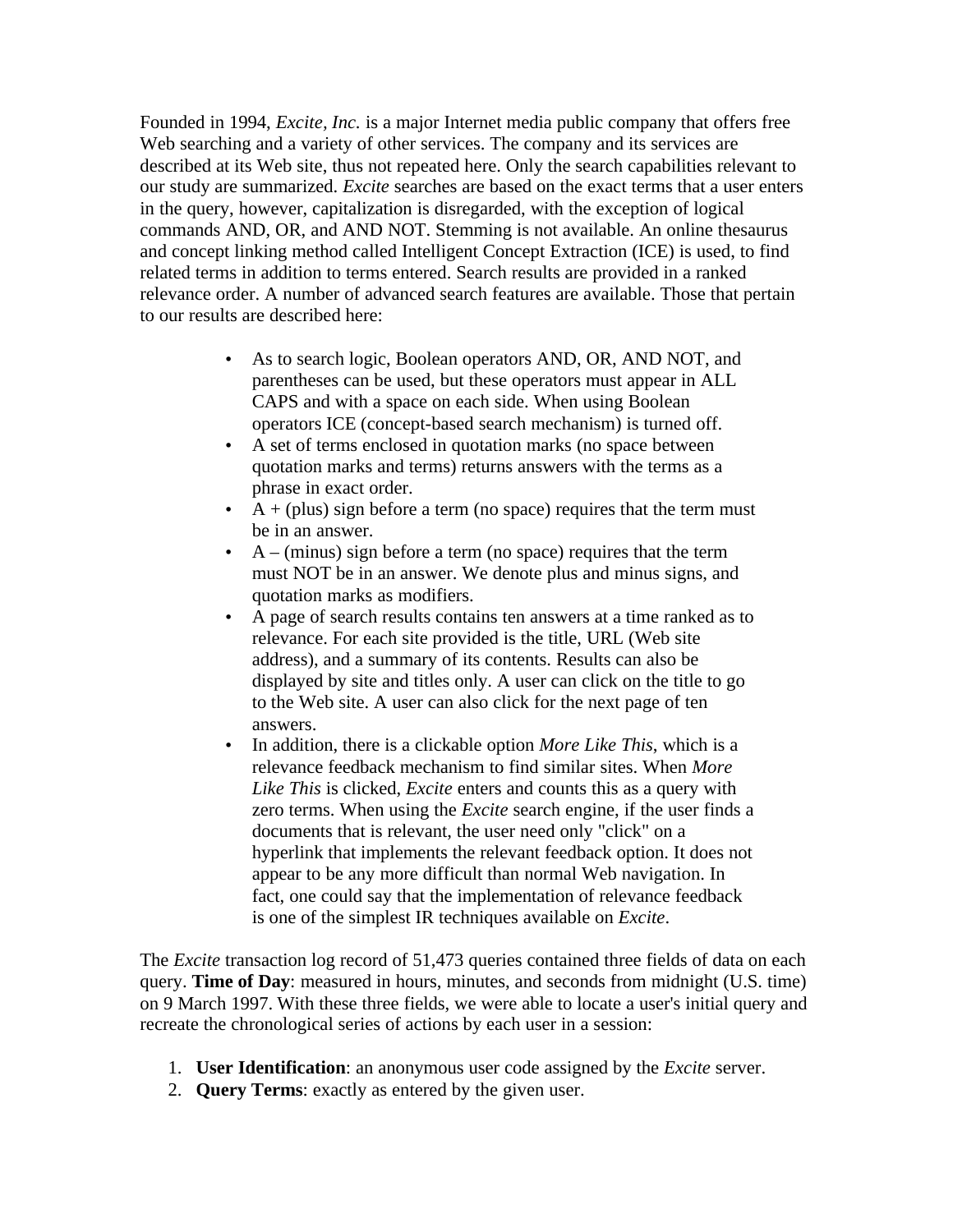Focusing on our three levels of analysis, sessions, queries, and terms, we defined our variables in the following way.

- 1. **Session**: A session is the entire series of queries by a user over time. A session could be as short as one query or contain many queries.
- 2. **Query**: A query consists of one or more search terms, and possibly includes logical operators and modifiers.
- 3. **Term**: A term is any unbroken string of characters (i.e. a series of characters with no space between any of the characters). The characters in terms included everything – letters, numbers, and symbols. Terms were words, abbreviations, numbers, symbols, URLs, and any combination thereof.

The basic statistics related to queries and search terms are given in Table 1.

| Number of Users (Sessions)             | 18, 113 |  |
|----------------------------------------|---------|--|
| Number of Queries                      | 51,473  |  |
| Number of Terms                        | 113,793 |  |
| Mean Queries Per User                  | 2.84    |  |
| Mean Terms Per Query                   | 2.21    |  |
| Mean Number of Pages of Results Viewed | 2.35    |  |

Table 1. Numbers of users (sessions), queries, and terms.

## Data Analysis

We conducted a transaction log analysis of 51,473 queries and 18,113 user sessions on *Excite -* a major Web search engine. The purpose of the study was to examine the use of query reformulation and relevance feedback by *Excite* users. Specific analysis was conducted on a total of 985 user sessions (5% of all sessions). We quantitatively and qualitatively analyzed the 18,113 user sessions and conducted specific analysis of 985 user sessions, including:

- A sample subset of 181 sessions (1% of all user sessions and 1369 queries) that included query reformulation were qualitatively analyzed to examine user patterns of query reformulation.
- All 804 user sessions (4% of all user sessions) including relevance feedback were analyzed. Of the 51,473 queries only about 6% (2,543) could have been from *Excite's* relevance feedback option. This is a surprisingly small percentage of the queries relative to usage in IR systems. From our analysis, we identified queries resulting from the relevance feedback option and isolated the sessions (i.e., sequence of queries by a user over time) that contained relevance feedback queries.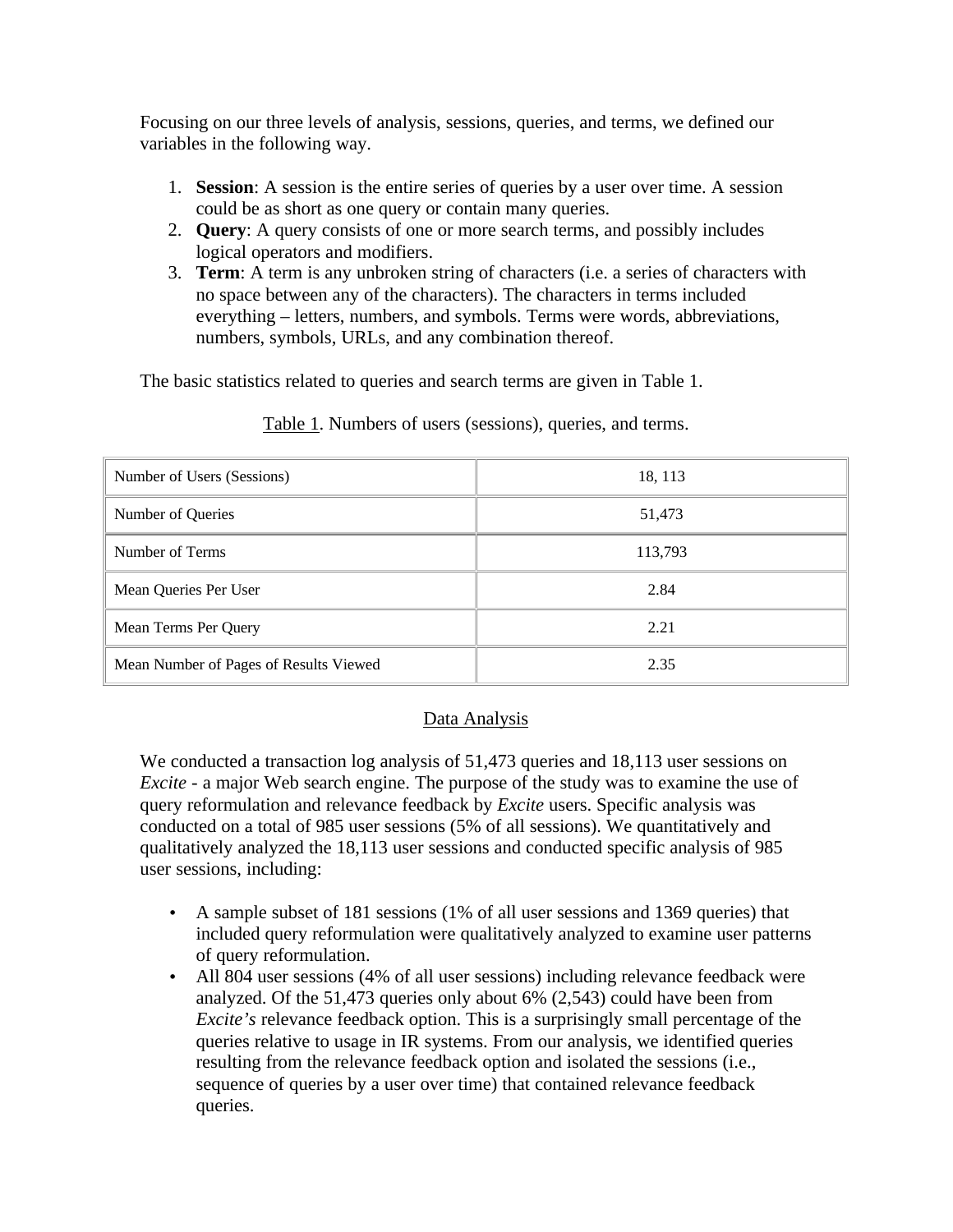Working with these user sessions, we classified each query in the session by query type. We identified patterns in these sessions composed of transitions from query type to and to another query type. By classifying these session patterns we hope to gain insight in the current use of query reformulation and relevance feedback on the Web.

The next section of the paper presents the results of our analysis.

### RESULTS

This paper is part of a large project analyzing the *Excite* data set and extends findings reported in Jansen, Spink, and Saracevic (1998a, b, c, in press). The first section of the paper reports findings from the analysis of user query formulation.

### Query Reformulation Analysis

We examined users' query modification and patterns of query reformulation.

### Query Modification

Table 2 shows the distribution of the number of queries per user session.

| Queries Per<br>User | Number of<br>User<br>Sessions | Percent of<br>Users |
|---------------------|-------------------------------|---------------------|
| Session             |                               | Sessions            |
| $\mathbf{1}$        | 12,068                        | 67                  |
| $\overline{c}$      | 3,501                         | 19                  |
| 3                   | 1,321                         | 7                   |
| 4                   | 583                           | 3                   |
| 5                   | 287                           | 1.6                 |
| 6                   | 144                           | 0.80                |
| $\overline{7}$      | 79                            | 0.44                |
| 8                   | 32                            | 0.18                |
| 9                   | 36                            | 0.20                |
| 10                  | 17                            | 0.09                |

Table 2. Number of queries per user session.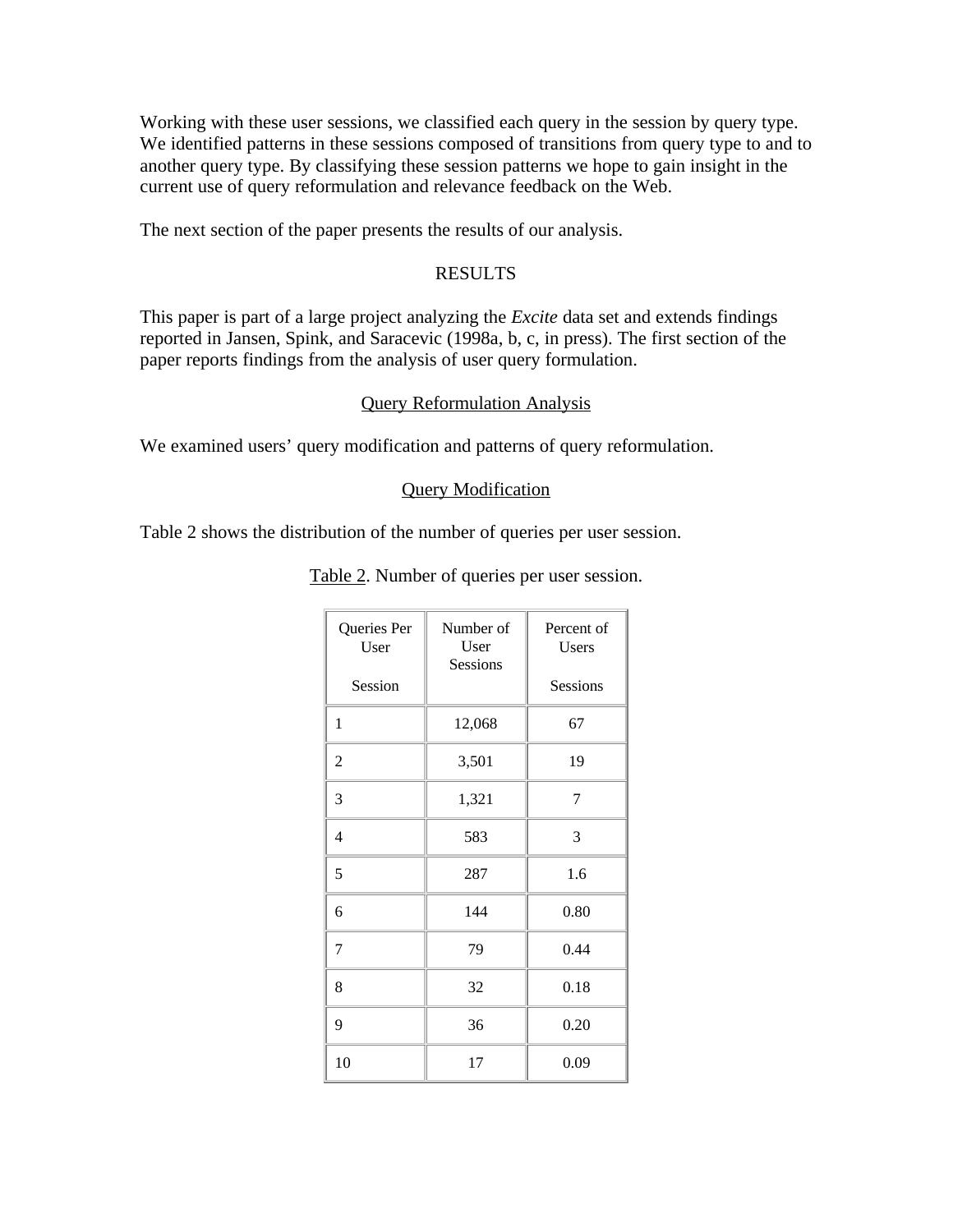| 11 | 7              | 0.04 |
|----|----------------|------|
| 12 | 8              | 0.04 |
| 13 | 15             | 0.08 |
| 14 | $\overline{2}$ | 0.01 |
| 15 | $\overline{2}$ | 0.01 |
| 17 | 1              | 0.01 |
| 25 |                | 0.01 |

Some users entered only one query in their session and others entered successive queries. The average session was 2.84 queries in length. This means that 33% (6045) of users went on to either modify their query, view subsequent results, or both.

We also examined how users modified their queries. These results are display in Table 3.

| Increase in Terms | Number                   | Percent |
|-------------------|--------------------------|---------|
| $\mathbf{0}$      | 3909                     | 34.76   |
| 1                 | 2140                     | 19.03   |
| $\overline{2}$    | 1068                     | 9.50    |
| 3                 | 367                      | 3.26    |
| 4                 | 155                      | 1.38    |
| 5                 | 70                       | 0.62    |
| 6                 | 22                       | 0.20    |
| 7                 | 6                        | 0.05    |
| 8                 | 10                       | 0.09    |
| 9                 | $\mathbf{1}$             | 0.01    |
| 10                | $\overline{\mathcal{L}}$ | 0.04    |
| Decrease in Terms | Number                   | Percent |
| $-1$              | 1837                     | 16.33   |

Table 3. Changes in number of terms in successive queries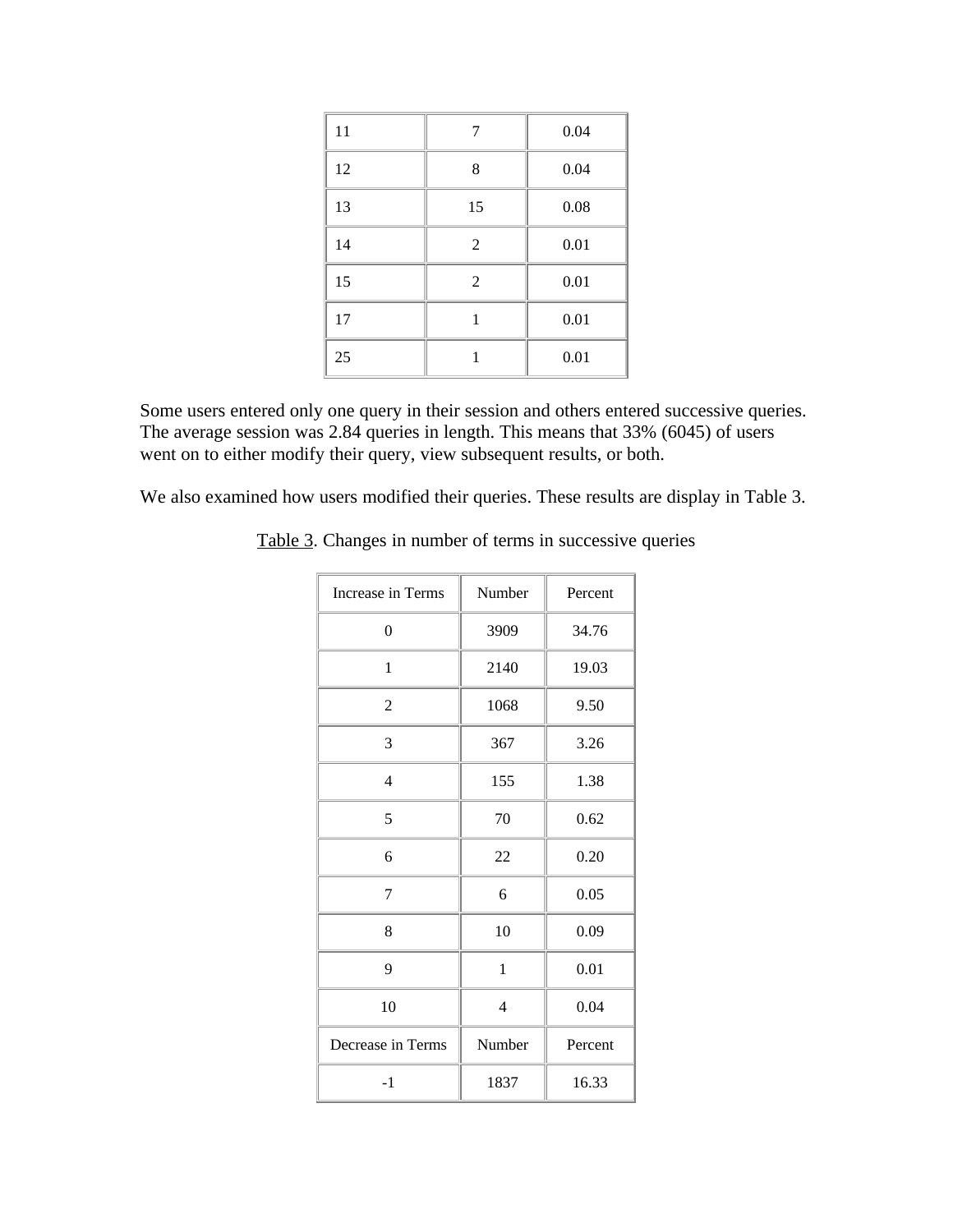| $-2$  | 937            | 8.33 |
|-------|----------------|------|
| $-3$  | 388            | 3.45 |
| $-4$  | 181            | 1.61 |
| $-5$  | 76             | 0.68 |
| -6    | 46             | 0.41 |
| $-7$  | 14             | 0.12 |
| $-8$  | 8              | 0.07 |
| $-9$  | $\overline{2}$ | 0.02 |
| $-10$ | 6              | 0.05 |

In Table 3 we concentrate on the 11,249 queries that were modified by either an increase or a decrease in the number of terms from one user's query to that user's next query (i.e., successive queries by the same user at time  $T$  and  $T+1$ ). Zero change means that the user modified one or more terms in a query, but did not change the number of terms in the successive query. Increase or decrease of one means that one term was added to or subtracted from the preceding query. Percent is based on the number of queries in relation to all modified (11,249) queries.

Query modification was not a typical occurrence. This finding is contrary to experiences in searching regular IR systems, where modification of queries is much more common. Having said this, however, 33% of the users did go beyond their first query. Approximately 14% of users entered (3) three or more queries. These percentages of 33% and 14% are not insignificant proportions of system users. It suggests that a substantial percentage of Web users do not fit the stereotypical naï ve Web user. These subpopulations of users should receive further study. They could represent sub-populations of Web users with more experience or higher motivation who perform query modification on the Web. We can see that users typically do not add or delete much in respect to the number of terms in their successive queries. Query modifications were done in small increments, if at all.

The most common modification is to change a term. This number is reflected in the queries with zero (0) increase or decrease in terms. *About one in every three queries that*  is modified still had the same number of terms as the preceding one. In the remaining 7,338 successive queries where terms were either added or subtracted, about equal numbers had terms added as subtracted (52% to 48%) - thus users go both ways in increasing and decreasing number of terms in queries. *About one in five queries that is modified has one more term than the preceding one, and about one in six has one less term.*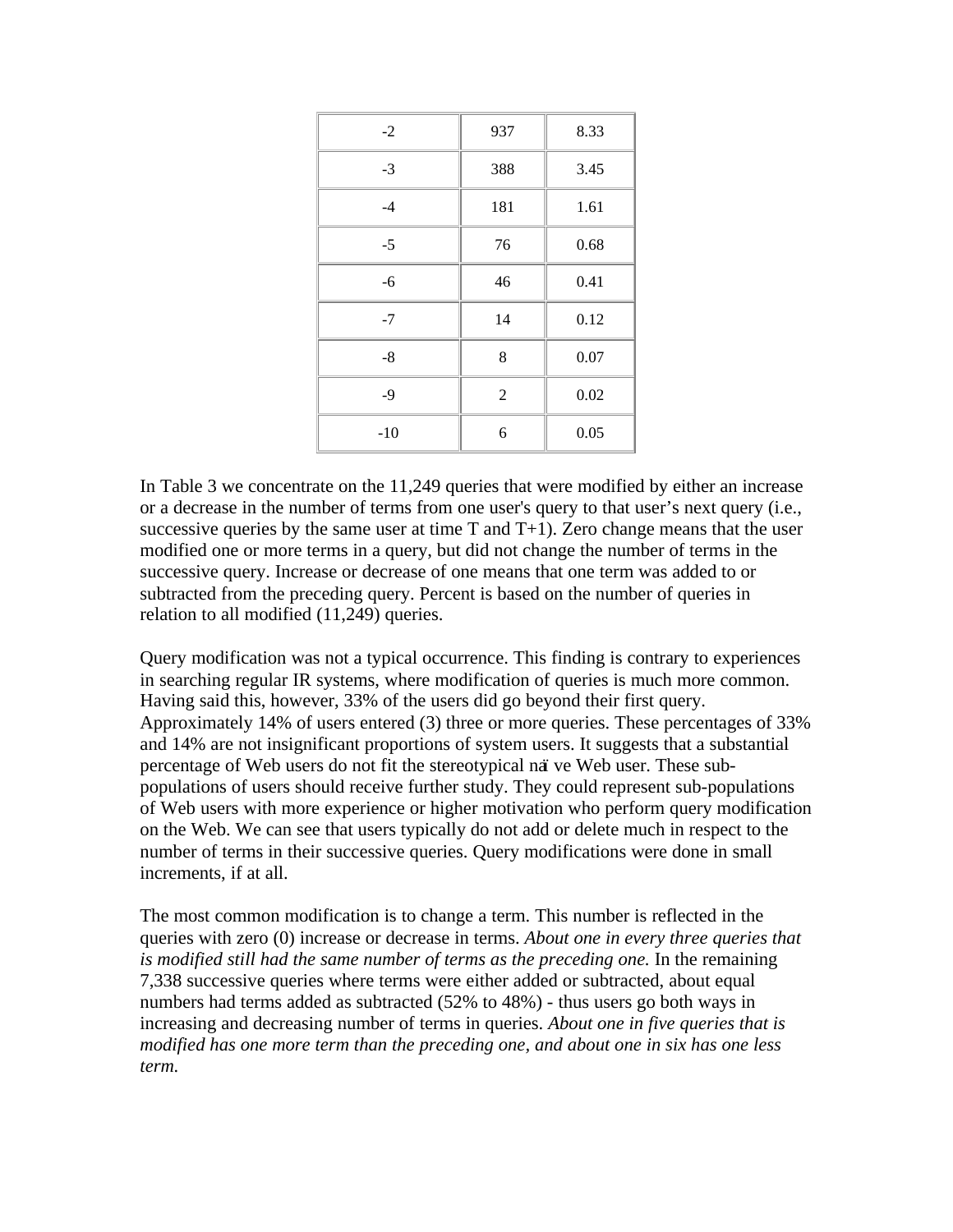The next phase of the study investigated user patterns of query modification. We analyzed subset of 181 user sessions - 33% of all sessions that included 2 (two) or more queries in the data set.

## Patterns of Query Modification

Table 4 shows the basic data for the qualitative query modification analysis.

## Table 4. Basic data.

| Number of User Sessions | Number of Oueries | Number of Terms | Mean Terms & Range |
|-------------------------|-------------------|-----------------|--------------------|
|                         | 1369              | 3015            | $2.190 - 10$       |

We analyzed 181 user sessions to examine how successive queries differed from other queries by the same user during the same session. Each query was first classified as either:

- *Unique Query (U)*: Unique query by a user.
- *Modified Query (M)*: Subsequent query in succession (second, third ...) by the same user with terms added to, removed from, or both added to and removed from the unique query.
- *Next Page(N)*: When a user views the second and further pages (i.e., a page is a group of 10 results) of results from the same query, *Excite* provides another query, but a query that is identical to the preceding one.
- *Relevance Feedback(R)*: when a user enters a command for relevance feedback *(More Like This*), the *Excite* transaction log show that as a query with zero terms.

Table 5 shows the number of occurrences of each type of query.

Query Type Number of Queries Percentage of Queries Unique Query (U)  $340$  340 25% Modified Query (M)  $274$  20% Next Page (P)  $642$   $46\%$ Relevance Feedback (R)  $123$  9%

Table 5. Number of occurrences of each query type.

• The mean number of queries per user was 2.19 with a range from 2-10.

Total 1379  $\parallel$  1379  $\parallel$  100%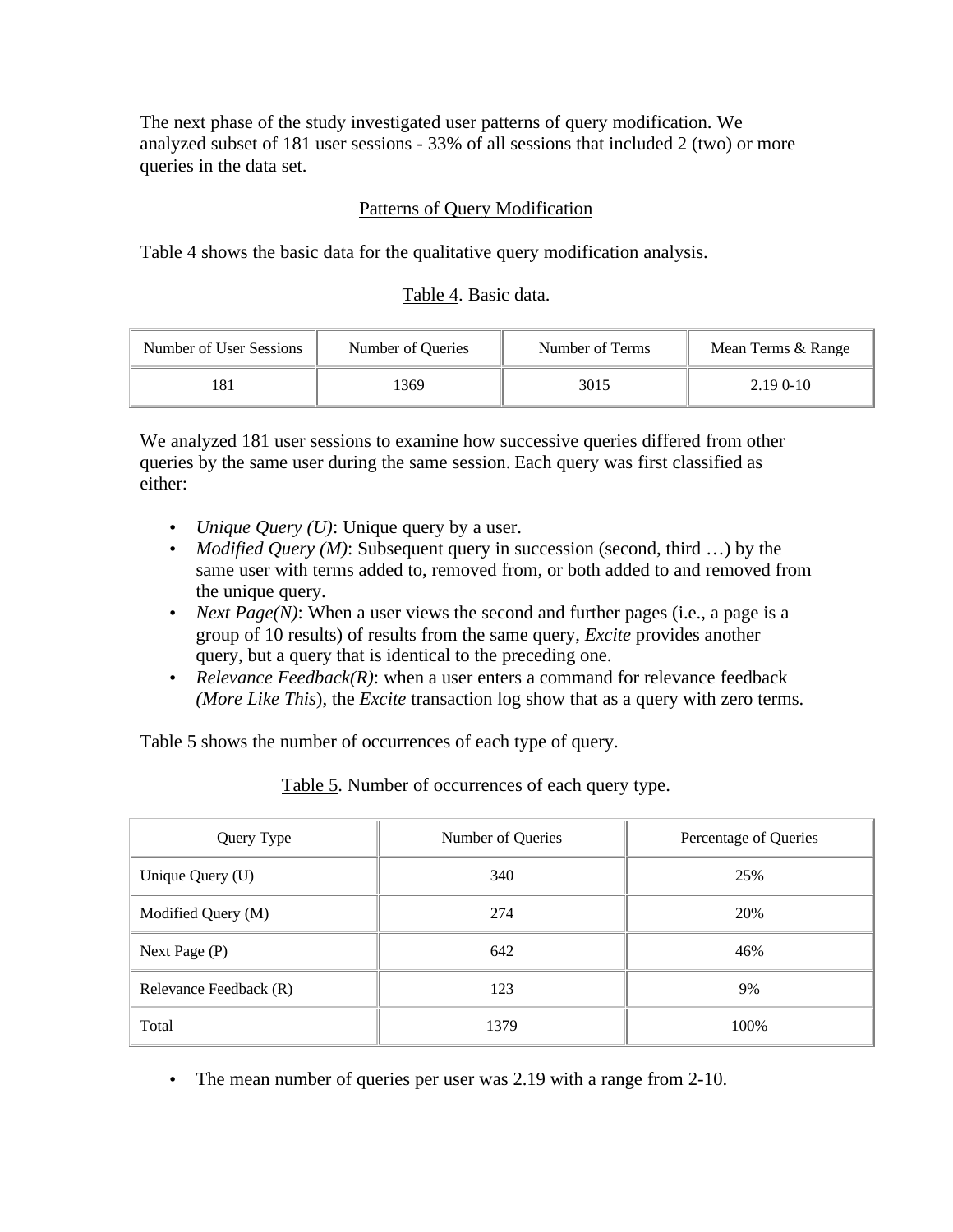- Overall, users performed limited query modification. 1 in 5 queries were modified queries.
- 1 in 2 queries were requests for the next page of results.
- Less than 1 in 10 queries were relevance feedback.

We next examined how the succession of queries differed amongst users. For example, if a user enters a unique query (U) followed by three modified queries (M) and finally a next page (N) – this is represented as the shift pattern UMN. The user shifted from a unique query to modified queries to looking at the second 10 retrieved Web sites.

Table 6 shows the number of occurrences of each session shift pattern in the data set.

| Pattern                           | Number of User Sessions | Percentage of User<br>Sessions |
|-----------------------------------|-------------------------|--------------------------------|
| $\mathbf{U}\mathbf{P}$            | 52                      | 28%                            |
| $\mathbf{U}\mathbf{M}$            | 18                      | 10%                            |
| <b>UPM</b>                        | $\bf 8$                 | 4.2%                           |
| <b>UPU</b>                        | $8\,$                   | 4.2%                           |
| <b>UMP</b>                        | $8\,$                   | 4.2%                           |
| <b>UPMP</b>                       | $\boldsymbol{7}$        | 3.6%                           |
| <b>UPR</b>                        | 5                       | 2.6%                           |
| $\ensuremath{\mathsf{UR}}\xspace$ | $\overline{4}$          | $2\%$                          |
| <b>UPMPM</b>                      | $\overline{2}$          | $1\%$                          |
| <b>UPMPMP</b>                     | $\overline{2}$          | $1\%$                          |
| <b>UMPMP</b>                      | $\overline{2}$          | $1\%$                          |
| <b>UMUM</b>                       | $\overline{2}$          | $1\%$                          |
| RU                                | $\overline{2}$          | $1\%$                          |
| Other (Unique)                    | 59                      | 31%                            |
| Total                             | 181                     | 100%                           |

Table 6. Patterns of user sessions.

The data analysis shows that: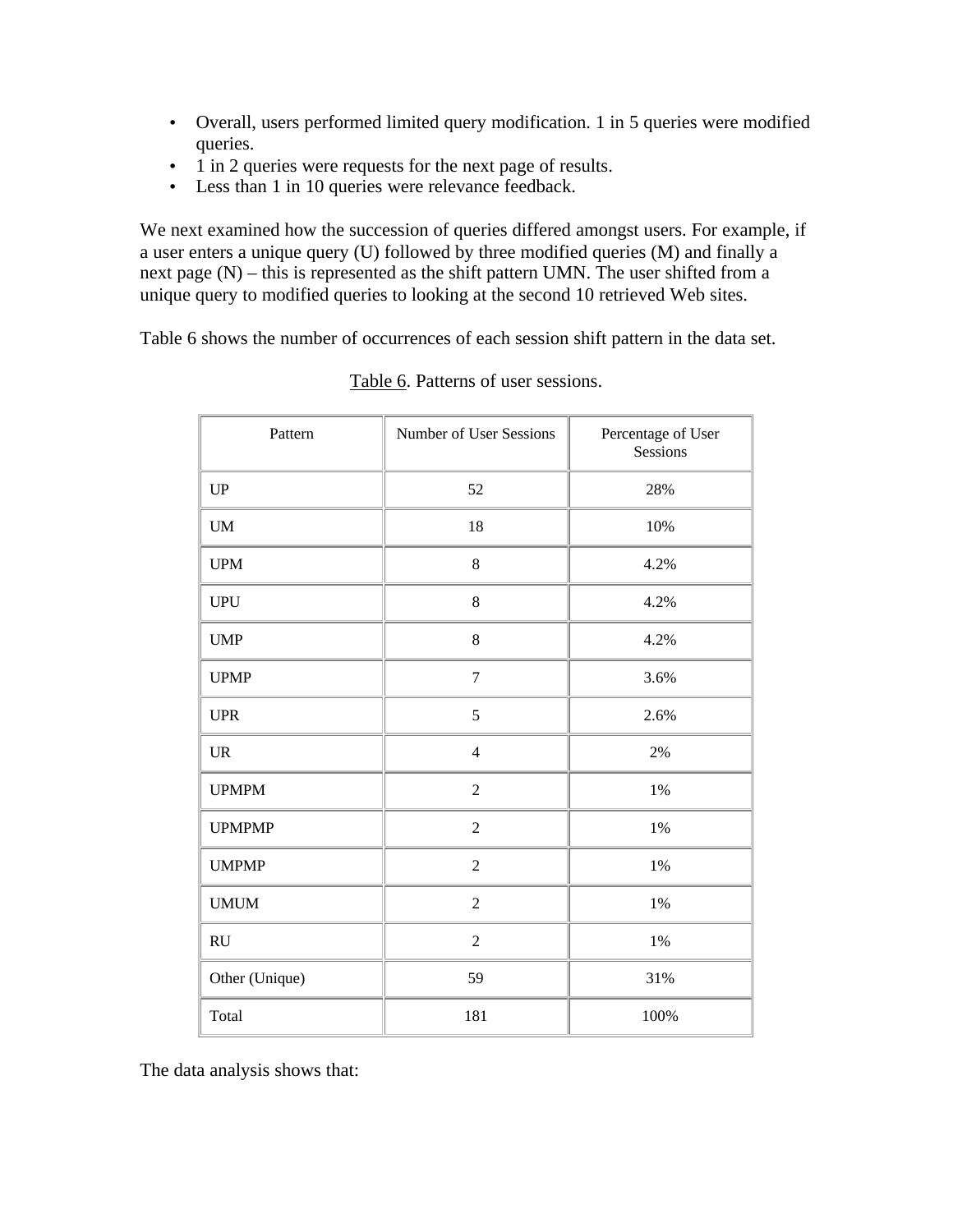- The most common user session was a unique query followed by a request to view the next page of results with no query modification.
- 1 in 2 users viewed the next page of results before modifying their query.
- 1 in 2 user sessions included query modification
- 1 in 4 users included a unique query followed by a next page and conducted no query modification.
- Not a lot of subject change  $-73\%$  of user sessions included one (1) topic and 27% included two (2) topics.
- 1 in 3 user sessions were unique in their query patterns, e.g., only 1 user entered the pattern NMPRMP – a unique query followed by a modified query, then a next page, a relevance feedback, followed by a modified query and a next page.
- Relevance feedback was not used extensively during user sessions.

The following sections contain results from the analysis of all 804 relevance feedback sessions.

## Use and Frequency of Relevance Feedback

From the 51,473 query transaction log, a maximum of 2,543 (6%) of queries could have been from relevance feedback. There are more complicated IR techniques, such as Boolean operators and term weighting, that are used more frequently (Jansen, Spink, & Saracevic, 1998, in press). We found it surprising that this highly touted and widely research IR feature, implemented in straightforward fashion, was so seldom utilized.

A note should be made on queries with zero terms. As mentioned, when a user enters a command for relevance feedback *(More Like This*), the *Excite* transaction log counts that as a query, but a query with zero terms. Thus, the last row represents the largest possible number of queries that used relevance feedback, or a combination of those and queries where user made some mistake that triggered this result. Assuming they were all relevance feedback, only 5% of queries used that feature – a small use of relevance feedback capability. In comparison, a study involving IR searches conducted by professional searchers as they interact with users found that some 11% of search terms came from relevance feedback (Spink & Saracevic, 1997), albeit this study looked at human initiated relevance feedback. Thus, in these two studies, relevance feedback on the Web is used half as much as in traditional IR searches. This in itself warrants further study, particularly given the low use of this potentially highly useful and certainly highly vaunted feature.

Given the way that the transaction log recorded user actions, the relevance feedback option was recorded as a null (i.e., empty and with no terms) query. However, if a user entered an empty query, the empty query would also be recorded the same (i.e., empty and with no terms). For this study, we counted these as mistakes. Using a purely quantitative analysis, we had previously reported that there were 2,543 queries representing the maximum possible amount of relevance feedback queries. For this study,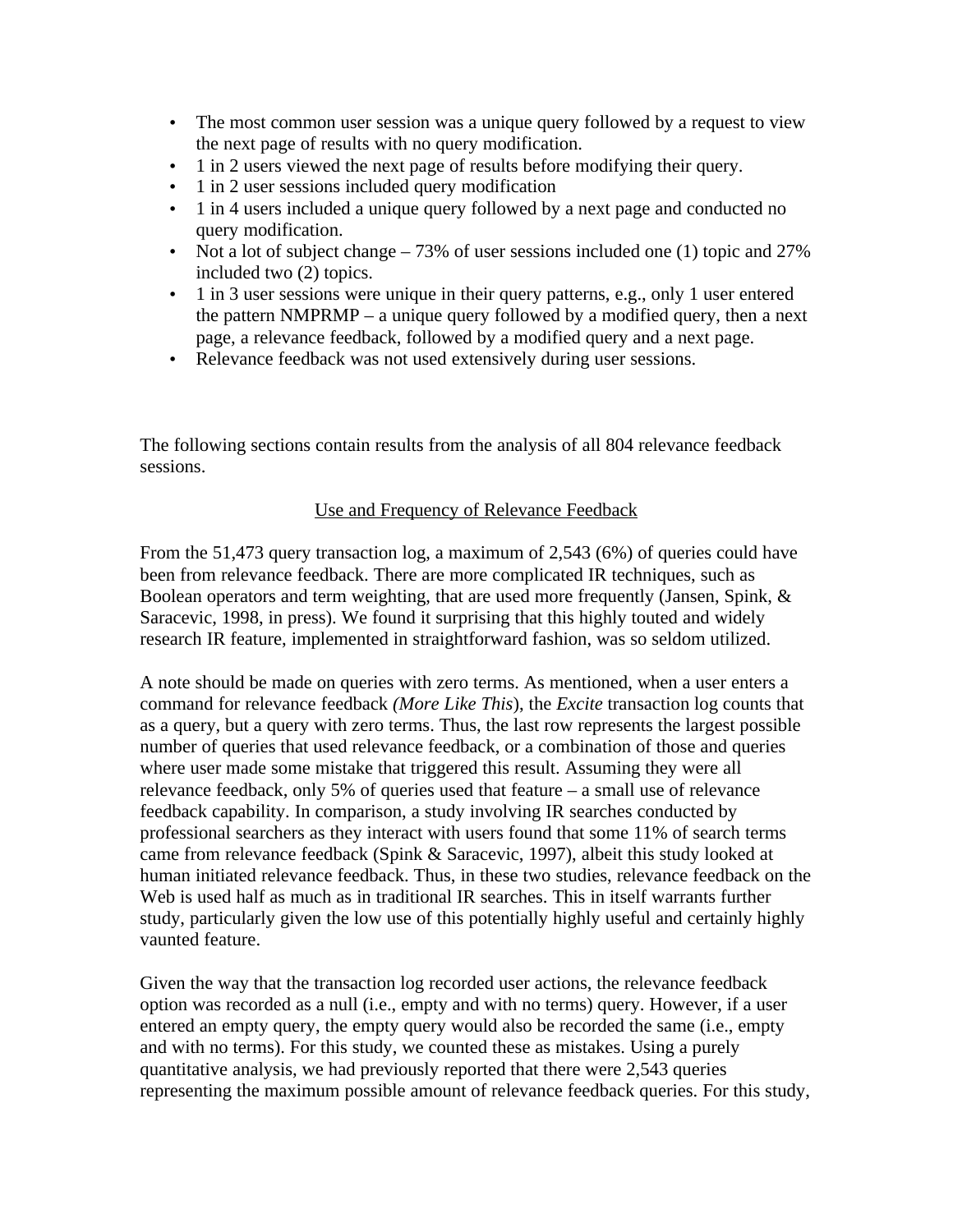we had to separate the relevance feedback queries from null queries. Therefore, we reviewed the transaction log data and removed all queries that were not relevance feedback. The vast majority of null queries that were the first query in a session. Obviously, these queries could not be a result of relevance feedback. If a determination could not be made, the query was considered as a result of relevance feedback. The results are summarized in Table 7.

| Classification        | Number of<br>Queries | Percentage<br>of Queries |
|-----------------------|----------------------|--------------------------|
| Relevance<br>Feedback | 1597                 | 63%                      |
| <b>Null Queries</b>   | 946                  | 37%                      |
| Total                 | 2543                 | 100%                     |

Table 7: Percentage of relevance feedback queries.

From Table 7, one sees that fully 37% of the possible relevance feedback queries were judged not to be relevance feedback queries but instead a blank first query. This result in itself is very interesting and noteworthy. It implies that something with the complexity of the interface, system, or network is causing users to enter null queries just under 40% of the time. From observational evidence, some novice users "click" on the search button prior to entering terms in the search box thinking that the button takes them to a screen for searching. Additionally, Peters (1993) states that users many times enter null queries.

#### Patterns of Relevance Feedback

Regardless of the reason for the mistakes, the maximum possible relevance feedback queries were 1,597. These queries resulted from all 804 user sessions including an occurrence of relevance feedback, with an average of 1.99 relevance feedback queries per user session. Working with these user sessions, we classified each query in the session as belonging to one of the types listed previously in Table 5.

We first looked at the number of occurrences of each type of query.

### Query Analysis

As stated, we classified queries within each session. The number of occurrences of each query for all 804 user sessions is displayed in Table 8.

| Query Type             | Number of Queries | Percentage of Queries |
|------------------------|-------------------|-----------------------|
| Relevance Feedback (R) |                   | 40.6%                 |

#### Table 8: Occurrences of occurrences of query types.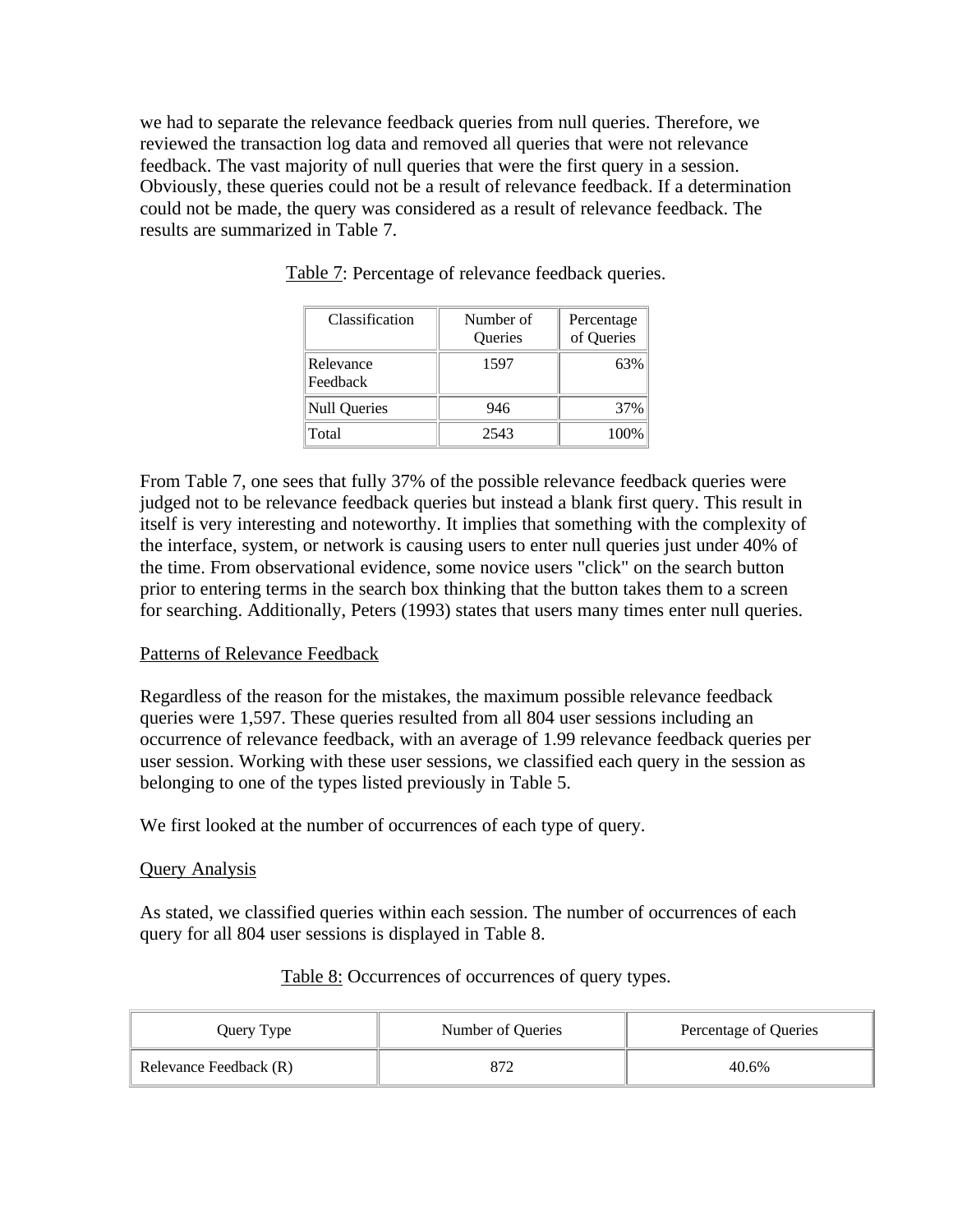| Next Page (P)      | 693  | 32.2% |
|--------------------|------|-------|
| Modified Query (M) | 467  | 21.8% |
| Unique Query (U)   | 116  | 5.4%  |
| Total              | 2148 | 100%  |

There were 2148 queries in the 804 user sessions including relevance feedback. As to be expected, *Relevance Feedback* occurred by far the most (872 occurrences) followed by *Next Page* (693 occurrences). This indicates that that there was a number of viewing of subsequent results by users. There were also a large number of modified queries, indicating the addition, removal, or change of query terms.

## Query Transitions

We then examined the occurrence of each query type within each user session as opposed to the overall totals.

• The shortest session was two queries since every session had to at least consist of *Query* 

## *Relevance Feedback*.

- The maximum session length was seventeen shifts in query type.
- If a query type occurred in succession, we counted it as only occurring once. For example, a session of *Query -> Relevance Feedback -> Relevance Feedback*, the *Relevance Feedback* query would be counted as only occurring one time within that session. We did this to simplify the pattern and isolate the state transitions from one state to another. However, using the above example, if the *Relevance Feedback* occurred lasted in the session, following another query type, it would be counted again. For example, *Query -> Relevance Feedback -> New Query-> Relevance Feedback*. In this example, *Relevance Feedback* would be counted twice.
- Given that there were no one query session in this sample (i.e., the shortest session *was Query -> Relevance Feedback*, a two query session), there were 239 two query sessions, the largest group. However, there were 251 three query sessions, 120 four query session, 82 five query sessions, followed by a fair number of six and seven query sessions. After that, there is a sharp drop-off in session length. As the length of the session increases, the occurrences of relevance feedback decreased.
- For the sessions of two and three queries, the relevance feedback state is the dominant Query type. As the length of the sessions increased, the occurrences of relevance feedback as a percentage of all query types decreased.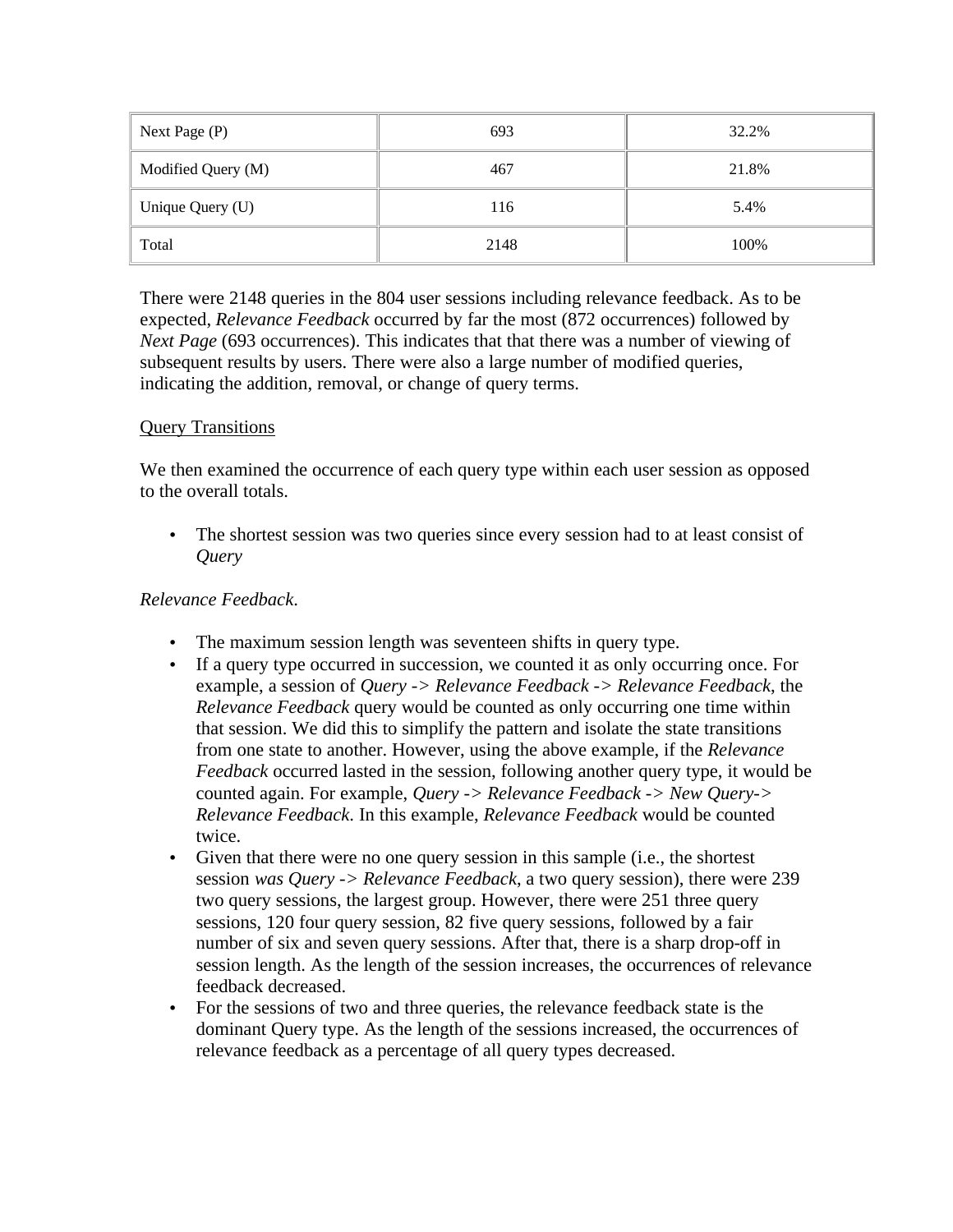Beginning with session of five queries or more, relevance is no longer the query type with the most occurrences. This needs further investigation as to the cause of this decreased use of relevance feedback.

### Relevance Feedback Sessions Analysis

Given the low occurrences of relevance feedback queries, we attempted to determine if the session containing relevance feedback was successful or not. Without access to the users, this was difficult. However, we can make some generalizations. If the user utilized relevance feedback and then quit searching, we gave relevance feedback the benefit of the doubt and counted it as a success (i.e., assumed the user found something of relevance). This pattern seems consistent with what one would expect of a successful search session. Possibly, many times these sessions were not successfully, so this count represents the maximum number of successful sessions. If the user utilized relevance feedback and returned to the exact previous query, we assumed that nothing of value was found (i.e., an unsuccessful session). This pattern seems consistent with what one would expect of an unsuccessful search session (i.e., assumed the user nothing of relevance).

There were some sessions where the user used relevance feedback and returned to a similar but not exact query. Since the relevance feedback query could have provide some terms suggestions, we classified these session as partially successful. The results of this analysis are summarized in Table 9.

| Classification          | Number of<br>Occurrences | Percentage |
|-------------------------|--------------------------|------------|
| Successful              | 509                      | 63%        |
| Unsuccessful            | 156                      | 20%        |
| Partially<br>Successful | 139                      | 17%        |
| Total                   |                          | 100%       |

Table 9: Classification of relevance feedback sessions.

As one can see, giving relevance feedback the benefit of the doubt, fully 63% of the relevance session could be construed as being successful. If the partially successful are included, then approximately 80% of the relevance feedback sessions provide some measure of success. This is a fairly high percentage; although as mentioned, we are presenting the maximum possible number of successful sessions. The question then becomes, why is relevance feedback not used more on the Web search engine? In order to gain greater insight to this behavior, we compared the population if RF users to the larger population in our data set to see if there was some difference that set this sub-set apart from the larger population.

### Comparison to Larger Population of *Excite* Users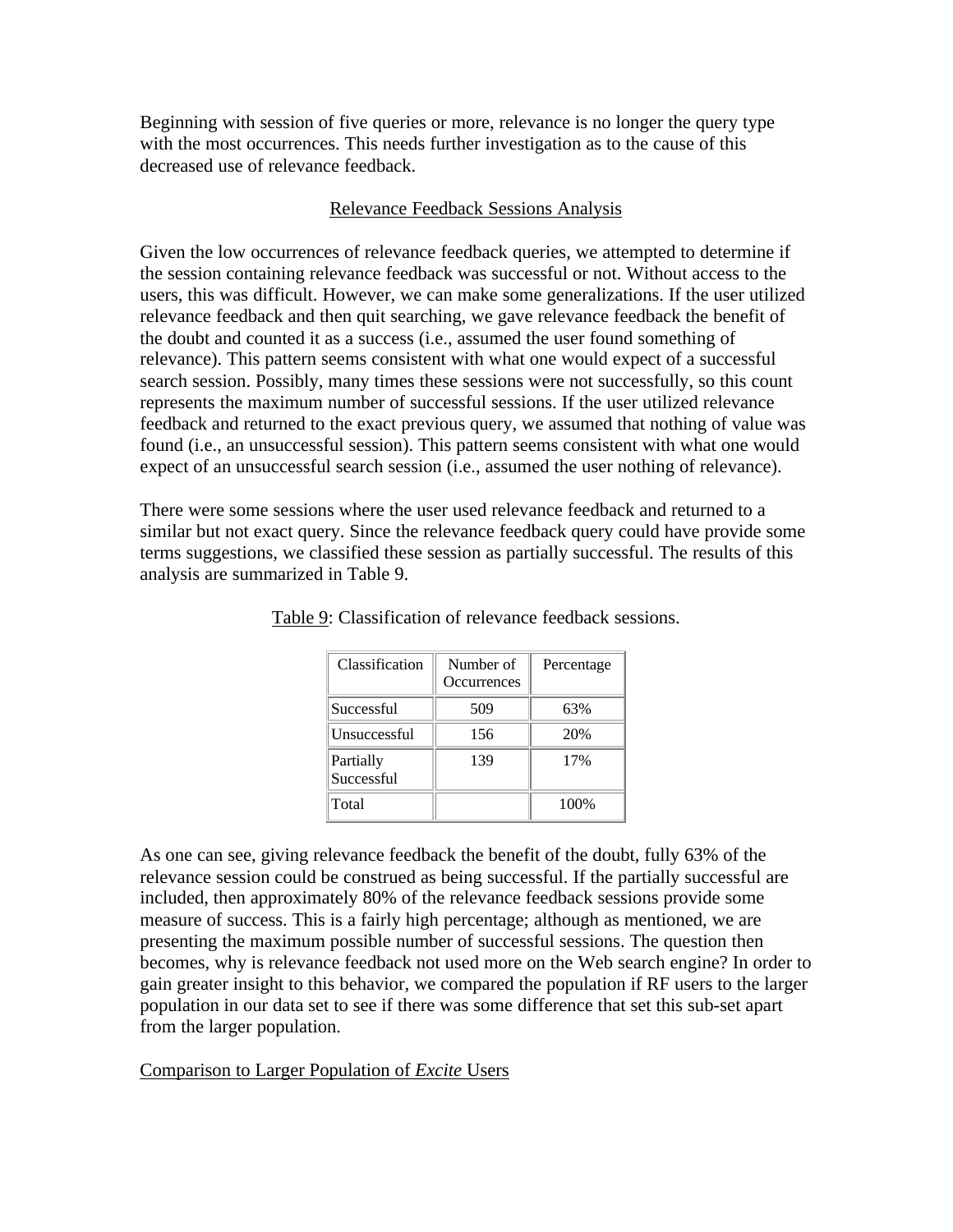We first examined the query construction of relevance feedback users to the query construction of the general population. The actual numbers from the larger population are unimportant. The important item of comparison is the percentages. The actual numbers are available in (Jansen, Spink, & Saracevic, 1998, in press). The comparison is displayed in Table 10.

| Terms Per<br>Query | Number of Queries in<br><b>RF</b> Population | Percent of RF<br>Queries | Percent in General<br>Population |
|--------------------|----------------------------------------------|--------------------------|----------------------------------|
| $\mathbf{0}$       | 872                                          | 21%                      | 6%                               |
|                    | 972                                          | 23%                      | 31%                              |
| 2                  | 1045                                         | 25%                      | 31%                              |
| 3                  | 635                                          | 15%                      | 18%                              |
| $\overline{4}$     | 310                                          | 7%                       | 7%                               |
| 5                  | 195                                          | 5%                       | 4%                               |
| 6                  | 70                                           | 2%                       | 1%                               |
| 7                  | 36                                           | 1%                       | 0.94%                            |
| 8                  | 23                                           | 1%                       | 0.44%                            |
| 9                  | 3                                            | 0%                       | 0.24%                            |
| >10                | 22                                           | 1%                       | 0.36%                            |
| Total              |                                              | 100%                     | 100%                             |

### Table 10: Terms per query.

There appears to be little different between the relevance feedback users and the population in general in number of query terms, other than zero term queries (e.g., the relevance feedback queries) of course. The average number of terms per query was 1.98 for the relevance feedback population and 2.2 for the larger population. Assuming that lengthier queries are a sign of a more sophisticated user, it appears that the relevance feedback population does not difference significantly from the larger population of *Excite*, and possibly, Web users.

Next, we examined the number of queries per user. This data is displayed in Table 11.

| Query Per<br>User | Number of<br><b>Users</b> | Percentage of<br><b>RF Users</b> | Percentage of<br>General Population |
|-------------------|---------------------------|----------------------------------|-------------------------------------|
|                   |                           | 0.36%                            | 67%                                 |
|                   | 375                       | 45%                              | 19%                                 |
|                   | 223                       | 27%                              | 7%                                  |
| 4                 | 97                        | 12%                              | 3%                                  |
|                   | 64                        | 8%                               | 2%                                  |

Table 11: Queries Per Session.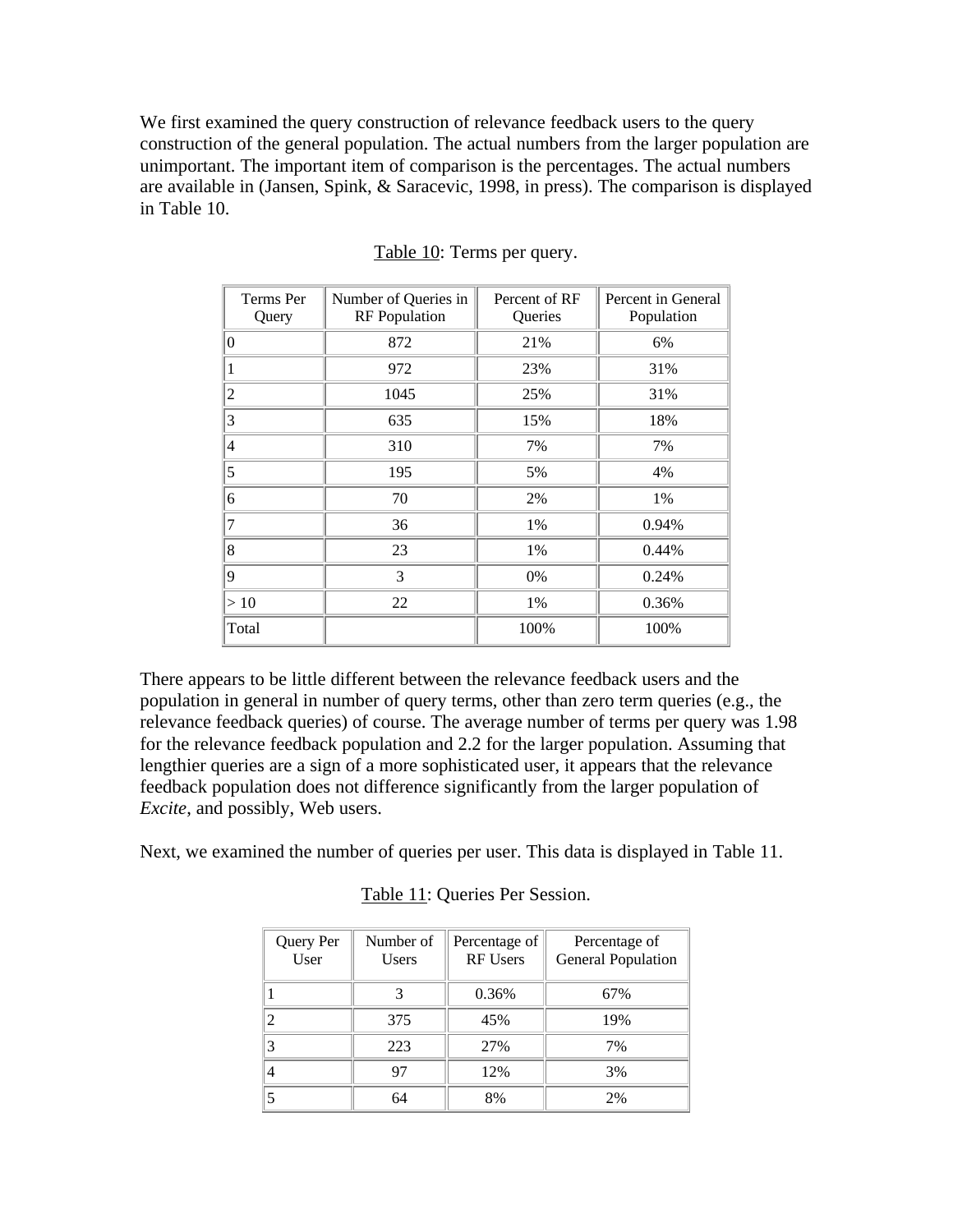| 6           | 34  | 4%    | 0.80% |
|-------------|-----|-------|-------|
|             | 11  | 1%    | 0.44% |
| 8           | 4   | 0.48% | 0.18% |
| $\mathbf Q$ | 8   | 0.97% | 0.20% |
| 10          | 6   | 0.72% | 0.09% |
| 11          |     | 0.12% | 0.04% |
| >12         |     | 0.12% | 0.04% |
|             | 827 | 100%  | 100%  |

Concerning the number of queries per user, the relevance feedback population had significantly longer sessions than the population at large. The median number of queries per user for the relevance feedback population was 2 and for the larger population it was 1. There were also a significant number of relevance feedback users with sessions of 3, 4, 5, and even 6 queries. In the larger population, there is a steep drop-off at 2 queries per user. This may indicate that relevance feedback users were more persistent in satisfying their information need and therefore more willing to invest the time and effort to use not only relevance feedback but also longer sessions in general.

### DISCUSSION

We conducted a transaction log analysis of 51,473 queries and 18,113 users of *Excite*, a major Web search engine. Of the over 51,473 queries only about 6% were from *Excite's* relevance feedback option. This is a small percentage of the queries. In order to gain insight into the possible causes of this phenomenon, we analyzed the user sessions that contained the approximately 2,543 relevance feedback queries. Given the way that the transaction log recorded user actions, the relevance feedback option was recorded as a empty query. Fully 37% of the possible relevance feedback queries were judged not to be relevance feedback queries but instead a null query.

We isolated states within each user session, identifying 4 possible query types, which are: *unique query, relevance feedback, modified query, and next page*. Of these query types, not counting the *unique query* state, r*elevance feedback* was the most common, occurring 872 times. There was an average of 1.99 relevance feedback queries per user session.

Most users entered only a single query. A third of users went beyond the single query, with a smaller group using either query modification or relevance feedback, or viewing more than the first page of results. We then examined the occurrence of each query type in user sessions; the shortest user session was two queries. We see that the distribution of query type shifts as the length of the user session increase. For the user sessions of two and three queries, the relevance feedback query is dominant. As the length of the queries increase, the occurrences of relevance feedback as a percentage of all query types decreases. Given the low occurrences of relevance feedback queries, we attempted to determine if the user sessions containing relevance feedback were successful or not. Given relevance feedback the benefit of the doubt, fully 63% of the relevance feedback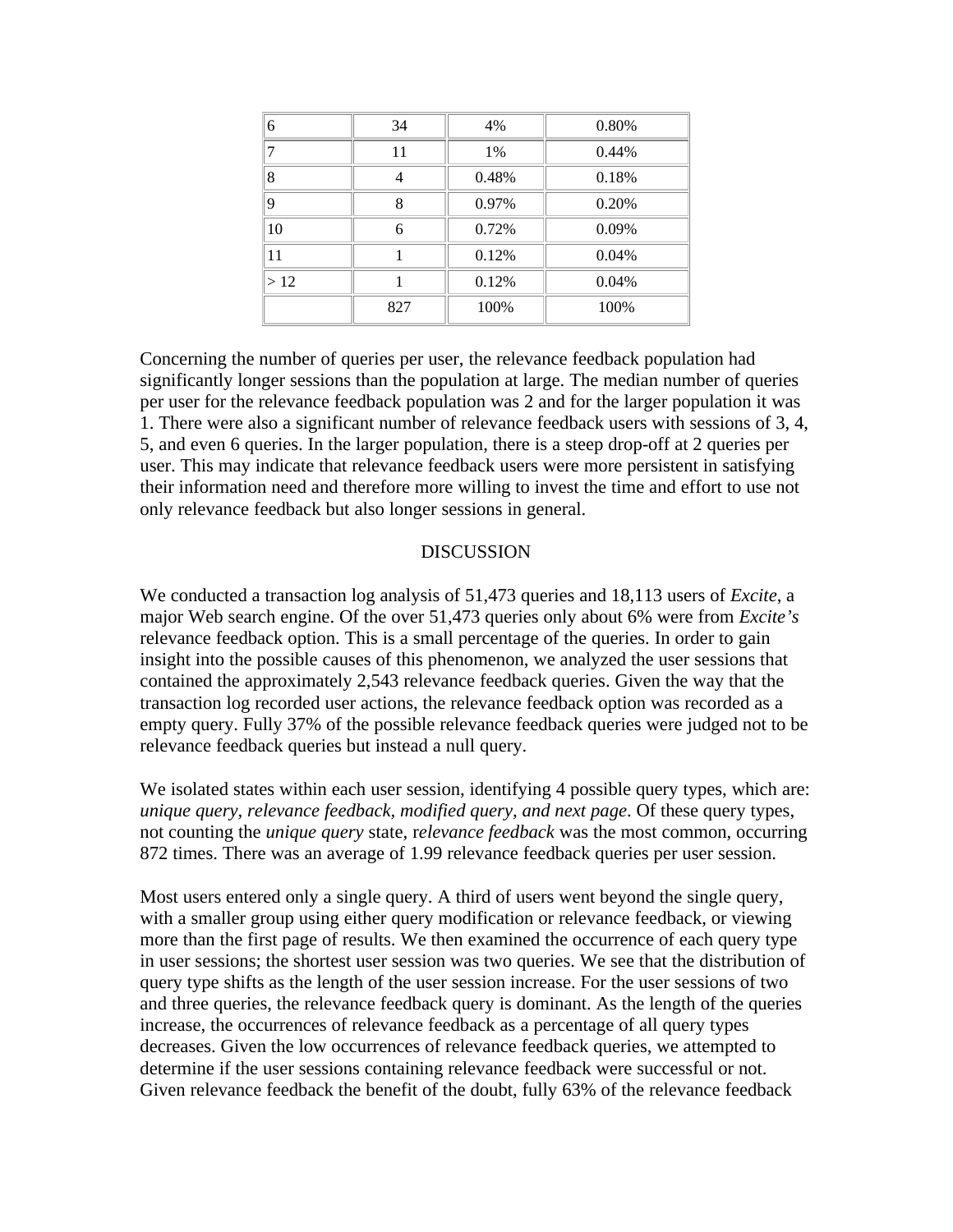sessions could be construed as being successful. If the partially successful user sessions are included, then almost 80% of the relevance feedback session provide some measure of success.

We then compared the relevance population to the larger *Excite* population. We first examined the query construction of relevance feedback users to the query construction of the general population. There appears to be little difference between the relevance feedback users and the population in general. Both populations had average query lengths of about two terms.

Next, we examined the number of queries per user. The relevance feedback population had significantly longer queries than the population at large. The median number of queries per user for the relevance feedback population was 2 and for the general population it was 1.

## **CONCLUSION**

The data and analysis suggest that relevance feedback is successful for Web users, although only a small percentage of Web users take advantage of this feature. On the other hand, although it is successful 63% of the time, this implies a 37% failure rate or at least a not totally successful rate of 37%. This may be one reason relevance feedback is so seldom utilized. Its success rate on the Web is just too low. It points to the need for an extremely high success rate before Web users consider it beneficial. As for characteristics of the relevance feedback population, they do not to differ in terms of query construction, but they exhibit more doggedness in attempting to locate relevance information. This is manifested in longer sessions. This could be for several reasons, perhaps the subjects they are searching for are more intellectually demanding. Unfortunately, a cursory analysis of the query subject matter and terms does not support this conclusion. It probably points to some detail of sophistication in searching techniques. So, relevance feedback options appear to attract a more sophisticated Web user.

If these results can be generalize to other Web search engines other than *Excite*, it points to the need to tailor the interface if the goal is to increase the use of relevance feedback. Also, the precision of the relevance feedback option must be increased.

## ACKNOWLEDGMENTS

The authors gratefully acknowledge the assistance of Graham Spencer, Doug, Cutting, Amy Smith and Catherine Yip of *Excite, Inc*. in providing the data and information for this research. Without the generous sharing of data by Excite Inc. this research would not be possible. We also acknowledge the generous support of our institutions for this research.

### REFERENCES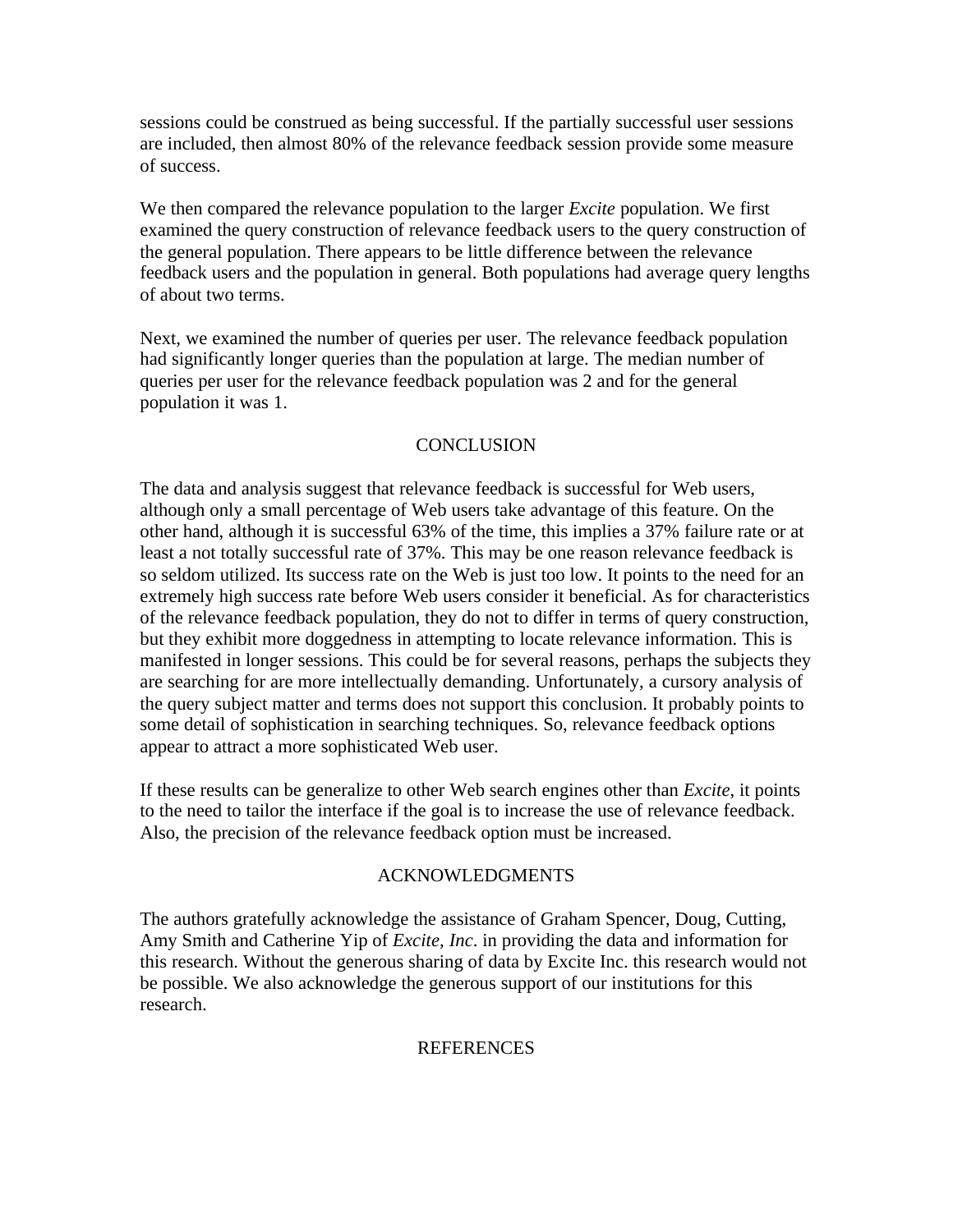Chu, H., & Rosenthal, M. (1996). Search engines for the World Wide WebA A comparative study and evaluation methodology. *Proceedings of the 59th Annual Meeting of the American Society for Information Science, Baltimore, MD* (pp. 127-135).

Ding, W., & Marchionini, G. (1996). A comparative study of Web search service performance. *Proceedings of the 59th Annual Meeting of the American Society for Information Science, Baltimore, MD* (pp. 136-142).

Efthimidiades, E. (1996). Query expansion. *Annual Review of Information Science and Technology, 31*, 121-188.

Harman, D. K. (1992). In: Belkin, N. J.; Ingwersen, P, Pejtersen, A.M., eds. *SIGIR 92: Proceedings of the Association for Computing Machinery Special Interest Group on Information Retrieval (ACM/SIGIR) 15th Annual International Conference of Research and Development in Information Retrieval; 1992 June 21-24* (pp. 1-10).

Huberman, B. A., Pirolli, P., Pitkow, J. E., & Lukose, R. M. (1998). Strong regularities in World Wide Web surfing. *Science, 280*(5360), 95-97.

Jansen, B. J., Spink, A., & Saracevic, T. (in press). Real life, real users, and real users: A study and analysis of user queries on the Web. *Information Processing and Management*.

Jansen, B. J., Spink, A., & Saracevic, T. (1998a). Failure analysis in query construction: Data and analysis from a large sample of Web queries. *Proceedings of the Third ACM Conference on Digital Libraries, June 1998, Pittsburgh, P.A.* (pp. 289-290).

Jansen, B. J., Spink, A., & Saracevic, T. (1998b). Searchers, the subjects they search, and sufficiency**:** A study of a large sample of Excite searches. *Proceedings of WebNet 98 Conference, November 1998, Orlando, FL.*

Jansen, B. J., Spink, A., Bateman, J., & Saracevic, T. (1998c). Real life information retrieval: A study of user queries on the Web. *SIGIR Forum*, *32*(1), 5-17

Lawrence, & Giles, C. L. (1998). Searching the World Wide Web. *Science, 280*(5360), 98-100.

Peters, T. A. (1993). The history and development of transaction log analysis. *Library Hi Tech*, *42*:11:2, 41-66.

Pitkow, J. E., & Kehoe, C. M. (1996). Emerging trends in the WWW user. Communications of the ACM, 39(6), 106-108.

Spink, A., Bateman, J., & Jansen, B. J. (1999). Searching the Web: Survey of Excite users. *Internet Research: Electronic Networking Applications and Policy*.